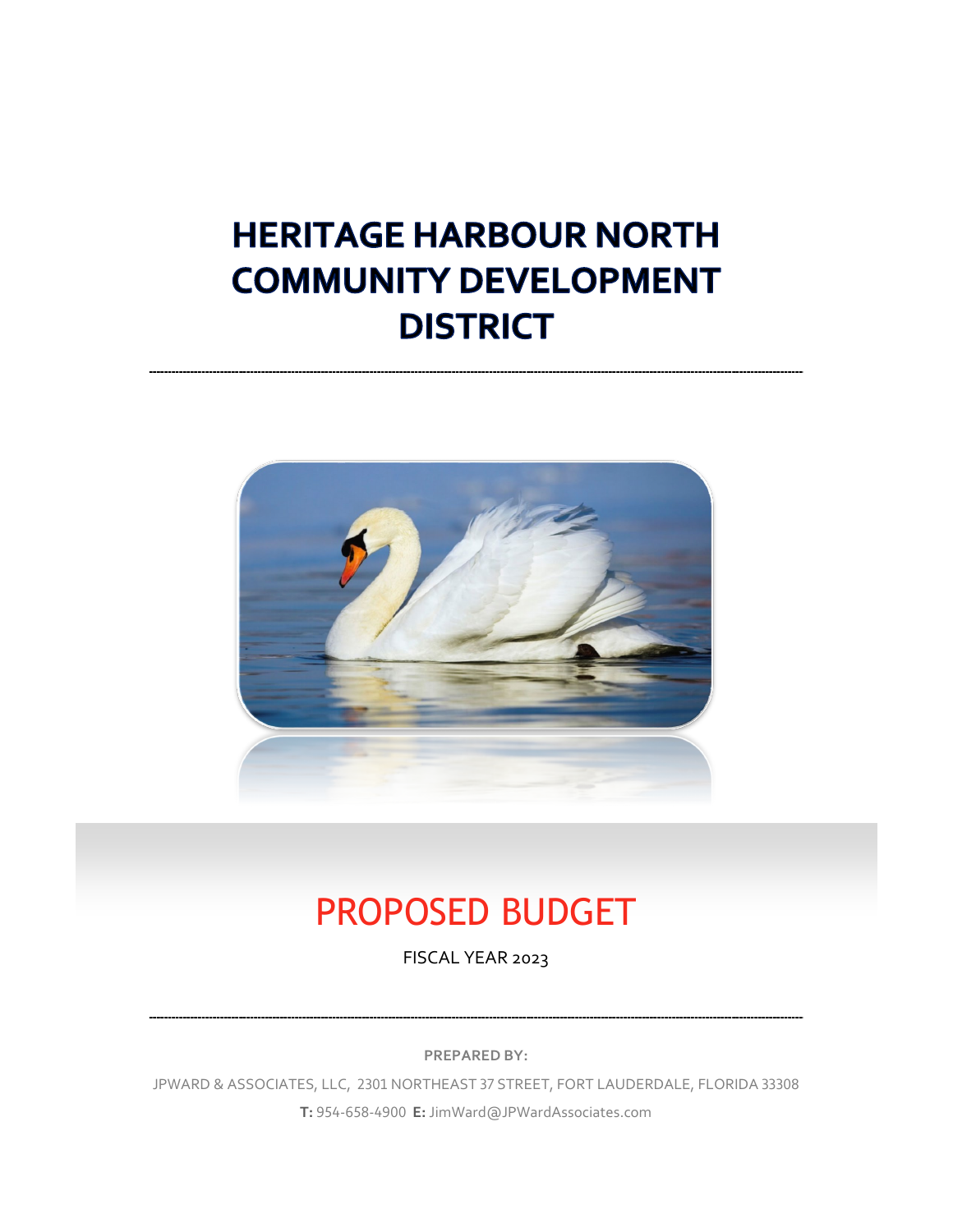#### **General Fund - Budget Fiscal Year 2023**

|                                            |            | <b>Fiscal Year</b> |                                     |                          |          | <b>Anticipated</b> |                                     |             |  |
|--------------------------------------------|------------|--------------------|-------------------------------------|--------------------------|----------|--------------------|-------------------------------------|-------------|--|
|                                            |            | 2022               |                                     | <b>Actual at</b>         |          | <b>Year End</b>    | <b>Fiscal Year</b>                  |             |  |
| <b>Description</b>                         |            | <b>Budget</b>      |                                     | 11/30/2021               |          | 09/30/2022         |                                     | 2023 Budget |  |
| <b>Revenues and Other Sources</b>          |            |                    |                                     |                          |          |                    |                                     |             |  |
| Carryforward                               | \$         |                    | \$                                  |                          | \$       |                    | \$                                  |             |  |
| <b>Interest Income - General Account</b>   | \$         | 35                 | \$                                  | $\overline{2}$           | \$       | 15                 | \$                                  | 35          |  |
| <b>Miscellaneous Revenue - Boundary</b>    |            |                    |                                     |                          |          |                    |                                     |             |  |
| <b>Expansion</b>                           | \$         |                    | \$                                  |                          | \$       |                    | \$                                  |             |  |
| <b>Special Assessment Revenue</b>          |            |                    |                                     |                          |          |                    |                                     |             |  |
| Special Assessment - On-Roll               | \$         | 125,135            | \$                                  | 19,906                   | \$       | 125,135            | \$                                  | 125,769     |  |
| Special Assessment - Off-Roll              | \$         |                    | \$                                  |                          | \$       |                    | \$                                  |             |  |
| <b>Total Revenue &amp; Other Sources</b>   | \$         | 125,170            | $\overline{\boldsymbol{\varsigma}}$ | 19,909                   | \$       | 125,150            | $\overline{\boldsymbol{\varsigma}}$ | 125,804     |  |
|                                            |            |                    |                                     |                          |          |                    |                                     |             |  |
| <b>Expenditures and Other Uses</b>         |            |                    |                                     |                          |          |                    |                                     |             |  |
| Legislative                                |            |                    |                                     |                          |          |                    |                                     |             |  |
| Board of Supervisor's Fees                 | \$         | 3,000              | \$                                  |                          | \$       | 3,000              | \$                                  | 3,000       |  |
| Board of Supervisor's - FICA               | \$         | 230                | \$                                  |                          | \$       | 230                | \$                                  | 230         |  |
| <b>Executive</b>                           |            |                    |                                     |                          |          |                    |                                     |             |  |
| <b>Executive Saleries</b>                  | \$         | 37,500             | \$                                  | 7,346                    | \$       | 37,500             | \$                                  | 38,500      |  |
| <b>Executive Saleries - FICA</b>           | \$         | 3,481              | \$                                  | 633                      | \$       | 3,481              | \$                                  | 3,596       |  |
| <b>Executive Saleries - Insurance</b>      | \$         |                    | \$                                  | $\overline{\phantom{a}}$ | \$       |                    | \$                                  |             |  |
| <b>Financial and Administrative</b>        |            |                    |                                     |                          |          |                    |                                     |             |  |
| <b>Audit Services</b>                      |            | 4,700              | \$                                  | 2,000                    | \$       | 4,800              | \$                                  | 4,900       |  |
| <b>Accounting Services</b>                 | \$<br>\$\$ | 4,500              | \$                                  | 460                      | \$       | 4,500              | \$                                  | 4,500       |  |
| <b>Assessment Roll Preparation</b>         |            | 8,000              | \$                                  | 923                      | \$       | 8,000              | \$                                  | 8,500       |  |
| Arbitrage Rebate Fees                      | \$         | 1,000              | \$                                  |                          | \$       | 1,000              | \$                                  | 1,000       |  |
| <b>Other Contractual Services</b>          |            |                    |                                     |                          |          |                    |                                     |             |  |
| Recording and Transcription                | \$         | 400                | \$                                  |                          | \$       | 200                | \$                                  | 300         |  |
| Legal Advertising                          |            | 1,500              | \$                                  |                          |          | 1,500              | \$                                  | 1,500       |  |
| <b>Trustee Services</b>                    | \$<br>\$   | 11,900             | \$                                  |                          | \$<br>\$ | 11,900             | \$                                  | 11,900      |  |
| <b>Dissemination Agent Services</b>        | \$         | 2,000              | \$                                  |                          | \$       | 2,000              | \$                                  | 2,000       |  |
| <b>Bank Service Fees</b>                   |            | 800                | \$                                  | 167                      | \$       | 800                | \$                                  | 800         |  |
| <b>Travel and Per Diem</b>                 | \$<br>\$   |                    | \$                                  |                          | \$       |                    | \$                                  |             |  |
| <b>Communications and Freight Services</b> |            |                    |                                     |                          |          |                    |                                     |             |  |
| Telephone                                  | \$         |                    | \$                                  |                          | \$       |                    | \$                                  |             |  |
| Postage, Freight & Messenger               | \$         | 200                | \$                                  |                          | \$       | 200                | \$                                  | 200         |  |
| <b>Rentals and Leases</b>                  |            |                    |                                     |                          |          |                    |                                     |             |  |
| Miscellaneous Equipment                    |            |                    |                                     |                          | \$       |                    | \$                                  |             |  |
| Computer/Web Site Services                 | \$         | 7,300              | \$<br>\$                            | 659                      | \$       | 7,900              | \$                                  | 7,900       |  |
| <b>Insurance</b>                           |            | 6,600              | \$                                  | 6,436                    |          | 6,436              |                                     | 6,700       |  |
| <b>Printing and Binding</b>                |            | 200                |                                     |                          | \$       | 100                | \$                                  | 100         |  |
| <b>Office Supplies</b>                     |            |                    |                                     |                          | \$       |                    | \$                                  |             |  |
| <b>Subscriptions and Memberships</b>       | ぐぐぐぐ       | 175                | \$<br>\$                            | 175                      | \$<br>\$ | 175                | \$<br>\$                            |             |  |
|                                            |            |                    |                                     |                          |          |                    |                                     | 175         |  |
| <b>Legal Services</b>                      |            |                    |                                     |                          |          |                    |                                     |             |  |
| <b>General Counsel</b>                     | \$<br>\$   | 2,000              | \$                                  |                          | \$       | 1,500              | \$                                  | 1,500       |  |
| <b>Boundary Expansion</b>                  |            |                    | \$                                  |                          | \$       |                    | \$                                  |             |  |
| <b>Other General Government Services</b>   |            |                    |                                     |                          |          |                    |                                     |             |  |
| <b>Engineering Services</b>                | \$         | 1,000              | \$                                  |                          | \$       | 500                | \$                                  | 750         |  |
| Contingencies                              | \$         |                    | \$                                  |                          | \$       |                    | \$                                  |             |  |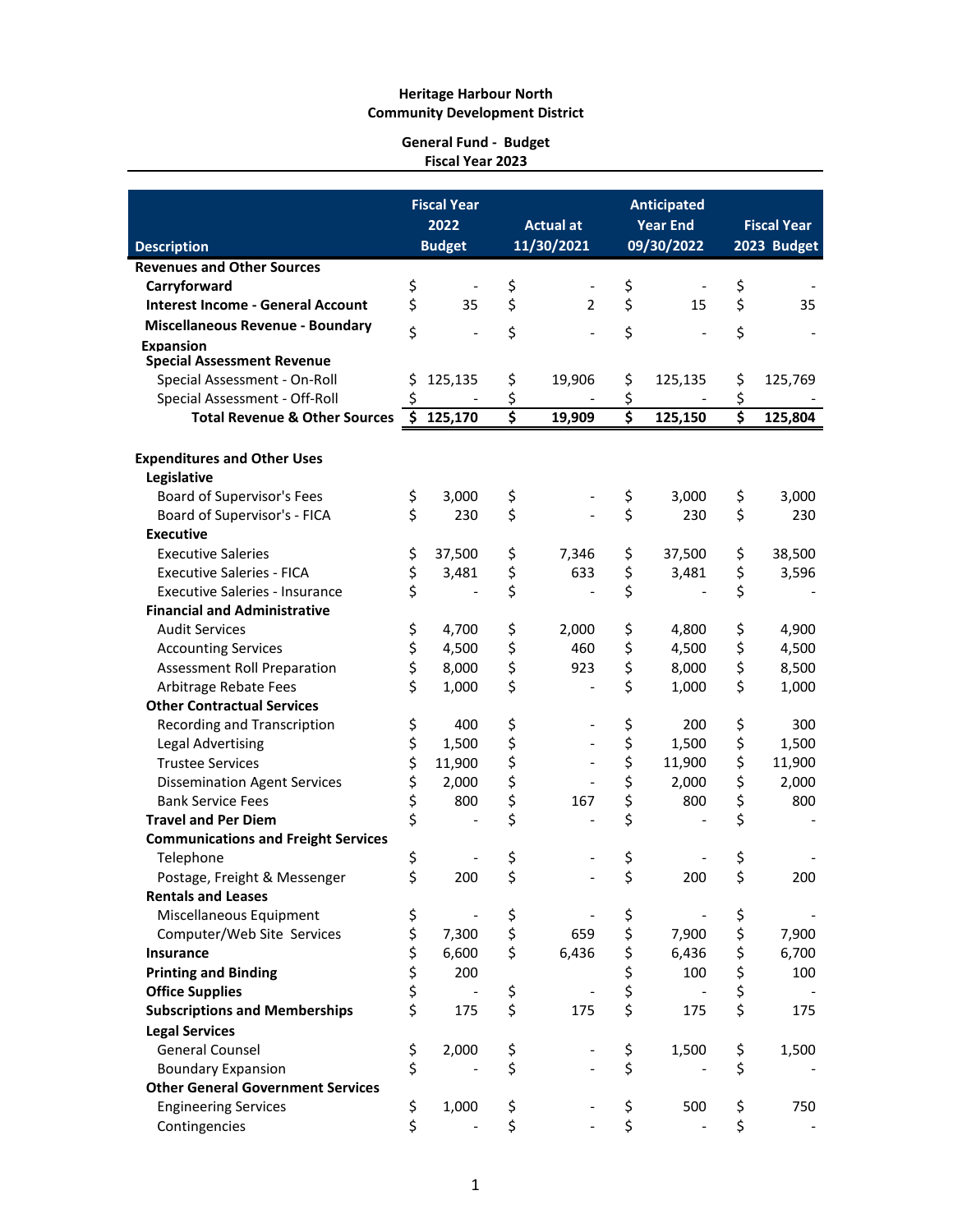### **General Fund - Budget Fiscal Year 2023**

| <b>Description</b>                       |    | <b>Fiscal Year</b><br>2022<br><b>Budget</b> |    | <b>Actual at</b><br>11/30/2021 |    | <b>Anticipated</b><br><b>Year End</b><br>09/30/2022 | <b>Fiscal Year</b><br>2023 Budget |         |  |
|------------------------------------------|----|---------------------------------------------|----|--------------------------------|----|-----------------------------------------------------|-----------------------------------|---------|--|
| Capital Outlay                           | \$ |                                             | Ś  |                                | \$ |                                                     | \$                                |         |  |
| <b>Reserves</b>                          |    |                                             |    |                                |    |                                                     |                                   |         |  |
| Operaton Reserve (Addition)              | Ś  | 20,500                                      | \$ |                                | \$ |                                                     | \$                                | 18,950  |  |
| <b>Other Fees and Charges</b>            |    |                                             |    |                                |    |                                                     |                                   |         |  |
| Discounts, Tax Collector Fee and         |    |                                             |    |                                |    |                                                     |                                   |         |  |
| <b>Property Appraiser Fee</b>            | \$ | 8,185                                       | \$ |                                |    |                                                     | \$                                | 8,804   |  |
| <b>Total Expentitures and Other Uses</b> |    | 125,171                                     | \$ | 18,799                         | \$ | 95,721                                              | \$                                | 125,804 |  |
| Net Increase/(Decrease) in Fund          |    |                                             |    |                                |    |                                                     |                                   |         |  |
| <b>Balance</b>                           |    |                                             | \$ | 1,110                          | \$ | 29,428                                              | \$                                | 18,950  |  |
| <b>Fund Balance - Beginning</b>          |    | 111,181                                     | Ś. | 111,181                        | Ś  | 111,181                                             | Ś.                                | 140,610 |  |
| <b>Fund Balance - Ending (Projected)</b> |    | 111,181                                     | Ś  | 112,291                        | \$ | 140,610                                             | \$                                | 159,560 |  |
| <b>Reserved: (Fund Balance)</b>          |    | 18,950                                      | \$ | 18,950                         | \$ | 18,950                                              | \$                                | 37,900  |  |
|                                          |    |                                             |    |                                |    |                                                     |                                   |         |  |

|                      |              |                | <b>Assessment Comparison</b> |                |
|----------------------|--------------|----------------|------------------------------|----------------|
|                      | <b>Units</b> | <b>FY 2022</b> |                              | <b>FY 2023</b> |
| Single Family 55'    | 331          | 66.92          |                              | 66.93          |
| Single Family 65'    | 176          | 66.92          |                              | 66.93          |
| Single Family 75     | 147          | 66.92          | S                            | 66.93          |
| Single Family 85'    | 102          | 66.92          |                              | 66.93          |
| TH/Coach/SF Attached | 478          | 66.92          |                              | 66.93          |
| Condominium          | 636          | 66.92          |                              | 66.93          |
| Total:               | 1870         |                |                              |                |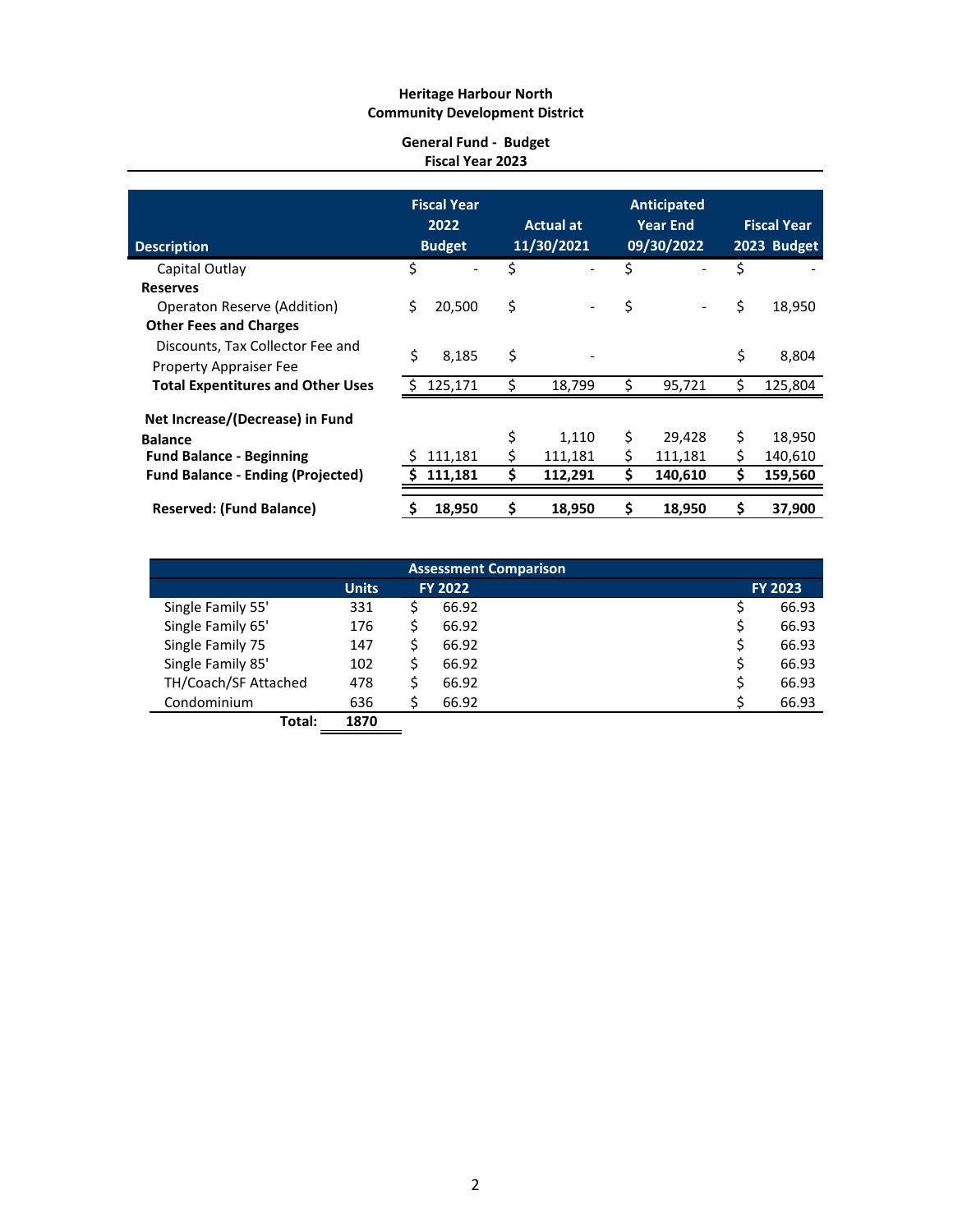## **General Fund - Budget Fiscal Year 2023**

| <b>Revenues and Other Sources</b>                                                                                                                                                                                                                                                    |    |        |
|--------------------------------------------------------------------------------------------------------------------------------------------------------------------------------------------------------------------------------------------------------------------------------------|----|--------|
| Carryforward                                                                                                                                                                                                                                                                         | \$ |        |
| The amount of anticipated Fund Balance is recommended to be utilized to fund the operating expenses<br>of the District for the first three (3) months of the Fiscal Year, pending the receipt of assessment<br>collections, which generally begin in late December or early January. |    |        |
| Interest Income - General Account                                                                                                                                                                                                                                                    | \$ | 35     |
| With the levy of Special Assessments - the District's operating account will earn interest on it's funds.<br>This amount reflect's the anticipated earnings.                                                                                                                         |    |        |
| <b>Expenditures and Other Uses</b>                                                                                                                                                                                                                                                   |    |        |
| Legislative                                                                                                                                                                                                                                                                          |    |        |
| Board of Supervisor's Fees                                                                                                                                                                                                                                                           | \$ | 3,230  |
| The Board's fees are statutorily set at \$200 for each meeting of the Board of Supervisor's not to exceed<br>\$4,800 for each Fiscal Year. The Budgeted amount reflects that the anticipated meetings for the<br>District.                                                           |    |        |
| <b>Executive</b>                                                                                                                                                                                                                                                                     |    |        |
| <b>Executive Saleries and Benefits</b>                                                                                                                                                                                                                                               | \$ | 42,096 |
| The District has one employee - that is the District Manager who handles the daily activities of the<br>District, and which is shared with other CDD's. The expenditures are this District's anticipated share of                                                                    |    |        |
| those costs.<br>FY 2022<br>FY 2023                                                                                                                                                                                                                                                   |    |        |
| \$<br>$37,500$ \$<br>38,500<br>Salary                                                                                                                                                                                                                                                |    |        |
| \$<br>\$<br>3,290<br><b>FICA</b><br>3,596                                                                                                                                                                                                                                            |    |        |
| \$<br>\$<br>Insurance                                                                                                                                                                                                                                                                |    |        |
| Ś<br>$\overline{\mathsf{s}}$<br>40.790<br>42.096<br>Total:                                                                                                                                                                                                                           |    |        |
| <b>Financial and Administrative</b>                                                                                                                                                                                                                                                  |    |        |
| <b>Audit Services</b>                                                                                                                                                                                                                                                                | \$ | 4,900  |
| Statutorily required for the District to undertake an independent examination of its books, records and                                                                                                                                                                              |    |        |
| accounting procedures.                                                                                                                                                                                                                                                               |    |        |
| <b>Accounting Services</b>                                                                                                                                                                                                                                                           | \$ | 4,500  |
| For the Maintenance of the District's books and records on a daily basis.                                                                                                                                                                                                            |    |        |
| <b>Assessment Roll Preparation</b>                                                                                                                                                                                                                                                   | \$ | 8,500  |
| For the preparation by the District Manager of the Methodology for the General Fund and the<br>Assessment Rolls including transmittal to the Manatee County Property Appraiser.                                                                                                      |    |        |
| Arbitrage Rebate Fees                                                                                                                                                                                                                                                                | \$ | 1,000  |
| For requied Federal Compliance - this fee is paid for an in-depth analysis of the District's earnings on all                                                                                                                                                                         |    |        |
| of the funds in trust for the benefit of the Bondholder's to insure that the earnings rate does not exceed                                                                                                                                                                           |    |        |
| the interest rate on the Bond's.                                                                                                                                                                                                                                                     |    |        |
| <b>Other Contractual Services</b>                                                                                                                                                                                                                                                    |    |        |
| Recording and Transcription                                                                                                                                                                                                                                                          | Ş  | 300    |
| Legal Advertising                                                                                                                                                                                                                                                                    | \$ | 1,500  |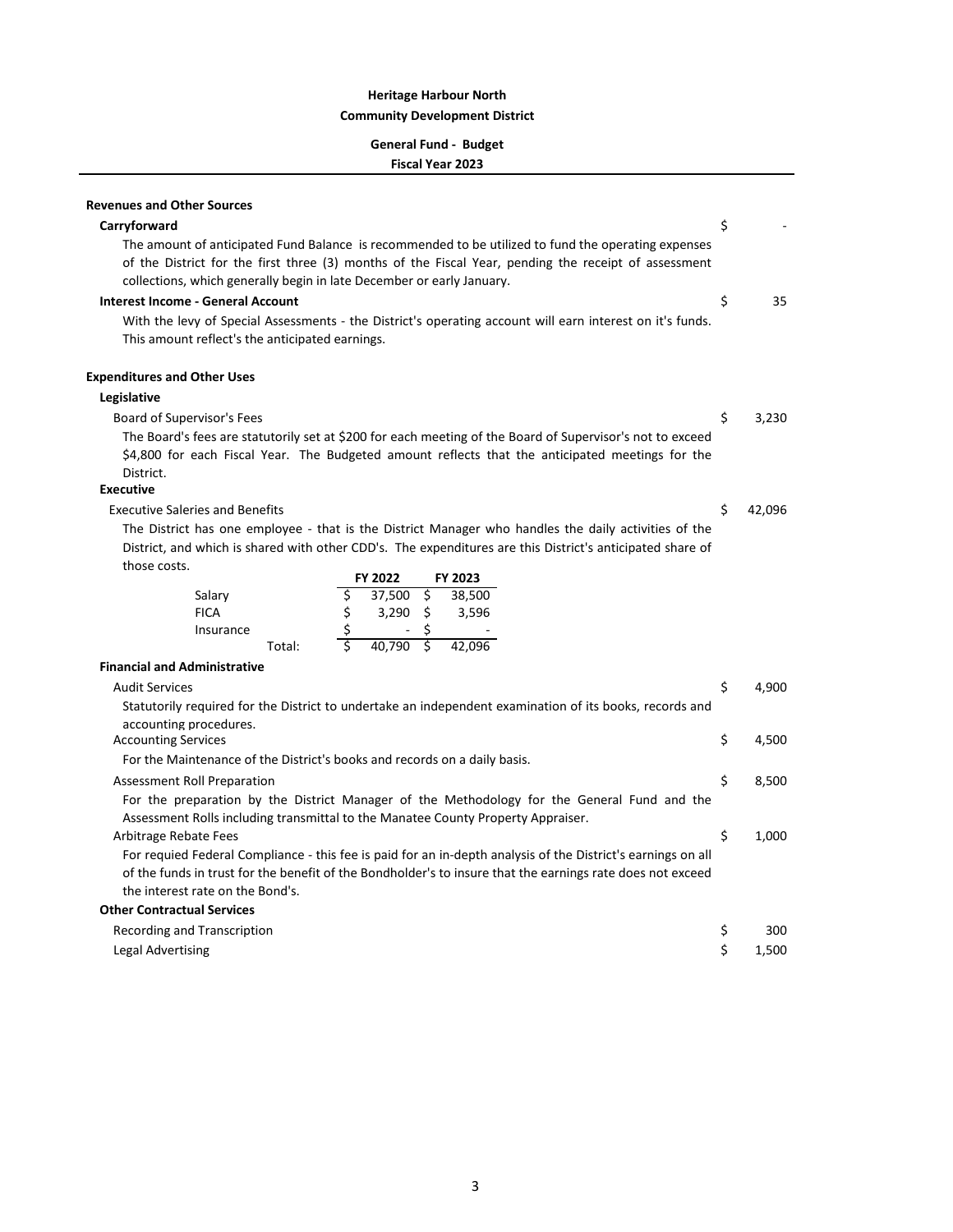## **General Fund - Budget Fiscal Year 2023**

| <b>Trustee Services</b><br>With the issuance of the District's Bonds, the District is required to maintain the accounts established<br>for the Bond Issue with a bank that holds trust powers in the State of Florida. The primary purpose of<br>the trustee is to safeguard the assets of the Bondholder's, to insure the timely payment of the principal<br>and interest due on the Bonds, and to insure the investment of the funds in the trust are made | \$<br>11,900 |
|--------------------------------------------------------------------------------------------------------------------------------------------------------------------------------------------------------------------------------------------------------------------------------------------------------------------------------------------------------------------------------------------------------------------------------------------------------------|--------------|
| pursuant to the requirments of the trust.<br><b>Dissemination Agent Services</b><br>With the issuance of the District's Bonds, the District is required to report on a periodic basis the same                                                                                                                                                                                                                                                               | \$<br>2,000  |
| information that is contained in the Official Statement that was issued for the Bonds. These<br>requirements are pursuant to requirements of the Securities and Exchange Commission and sent to<br>national repositories.                                                                                                                                                                                                                                    |              |
| <b>Bank Service Fees</b>                                                                                                                                                                                                                                                                                                                                                                                                                                     | \$<br>800    |
| <b>Travel and Per Diem</b>                                                                                                                                                                                                                                                                                                                                                                                                                                   | \$           |
|                                                                                                                                                                                                                                                                                                                                                                                                                                                              |              |
| <b>Communications and Freight Services</b>                                                                                                                                                                                                                                                                                                                                                                                                                   |              |
| Telephone                                                                                                                                                                                                                                                                                                                                                                                                                                                    | \$           |
| Postage, Freight & Messenger                                                                                                                                                                                                                                                                                                                                                                                                                                 | \$<br>200    |
| <b>Rentals and Leases</b>                                                                                                                                                                                                                                                                                                                                                                                                                                    |              |
| Miscellaneous Equipment                                                                                                                                                                                                                                                                                                                                                                                                                                      | \$           |
| <b>Computer Services</b>                                                                                                                                                                                                                                                                                                                                                                                                                                     | \$<br>7,900  |
| The District maintains all of it's Public Records, including all of it's programs for accounting and the<br>administration of the District in a cloud computing evnironment with constant redundency of the<br>system. The fee includes the yearly hardware and annual software licenses to maintain the District's<br>records. In addition, the District will continue to develop a web site to apprise the community of District                           |              |
| activities and to begin making District records electronically available to the public.                                                                                                                                                                                                                                                                                                                                                                      |              |
|                                                                                                                                                                                                                                                                                                                                                                                                                                                              |              |
| <b>Insurance</b>                                                                                                                                                                                                                                                                                                                                                                                                                                             | \$<br>6,700  |
| <b>Printing and Binding</b>                                                                                                                                                                                                                                                                                                                                                                                                                                  | \$<br>100    |
| <b>Office Supplies</b>                                                                                                                                                                                                                                                                                                                                                                                                                                       | \$           |
| <b>Subscriptions and Memberships</b>                                                                                                                                                                                                                                                                                                                                                                                                                         | \$<br>175    |
| <b>Legal Services</b>                                                                                                                                                                                                                                                                                                                                                                                                                                        |              |
| <b>General Counsel</b>                                                                                                                                                                                                                                                                                                                                                                                                                                       | \$<br>1,500  |
| The District's general counsel provides on-going legal representation relating to issues such as public<br>finance, public bidding, rulemaking, open meetings, public records, real property dedications,<br>conveyances and contracts. In this capacity, they provide services as "local government lawyers".                                                                                                                                               |              |
| <b>Other General Government Services</b><br><b>Engineering Services</b>                                                                                                                                                                                                                                                                                                                                                                                      | 750          |
| The District's engineering firm provides a broad array of engineering, consulting and construction<br>services, which assists the District in crafting solutions with sustainability for the long term interests of<br>the Community while recognizing the needs of government, the environment and maintenance of the                                                                                                                                       | \$           |
| District's facilities.<br>Contingencies                                                                                                                                                                                                                                                                                                                                                                                                                      | \$           |
| <b>Reserves</b>                                                                                                                                                                                                                                                                                                                                                                                                                                              |              |
| Operaton Reserve (Addition)                                                                                                                                                                                                                                                                                                                                                                                                                                  | \$<br>18,950 |
|                                                                                                                                                                                                                                                                                                                                                                                                                                                              |              |
| <b>Other Fees and Charges</b><br><b>Discounts and Tax Collector Fees</b>                                                                                                                                                                                                                                                                                                                                                                                     | \$<br>8,804  |

**Total Expenditures and Other Uses: \$ 125,804**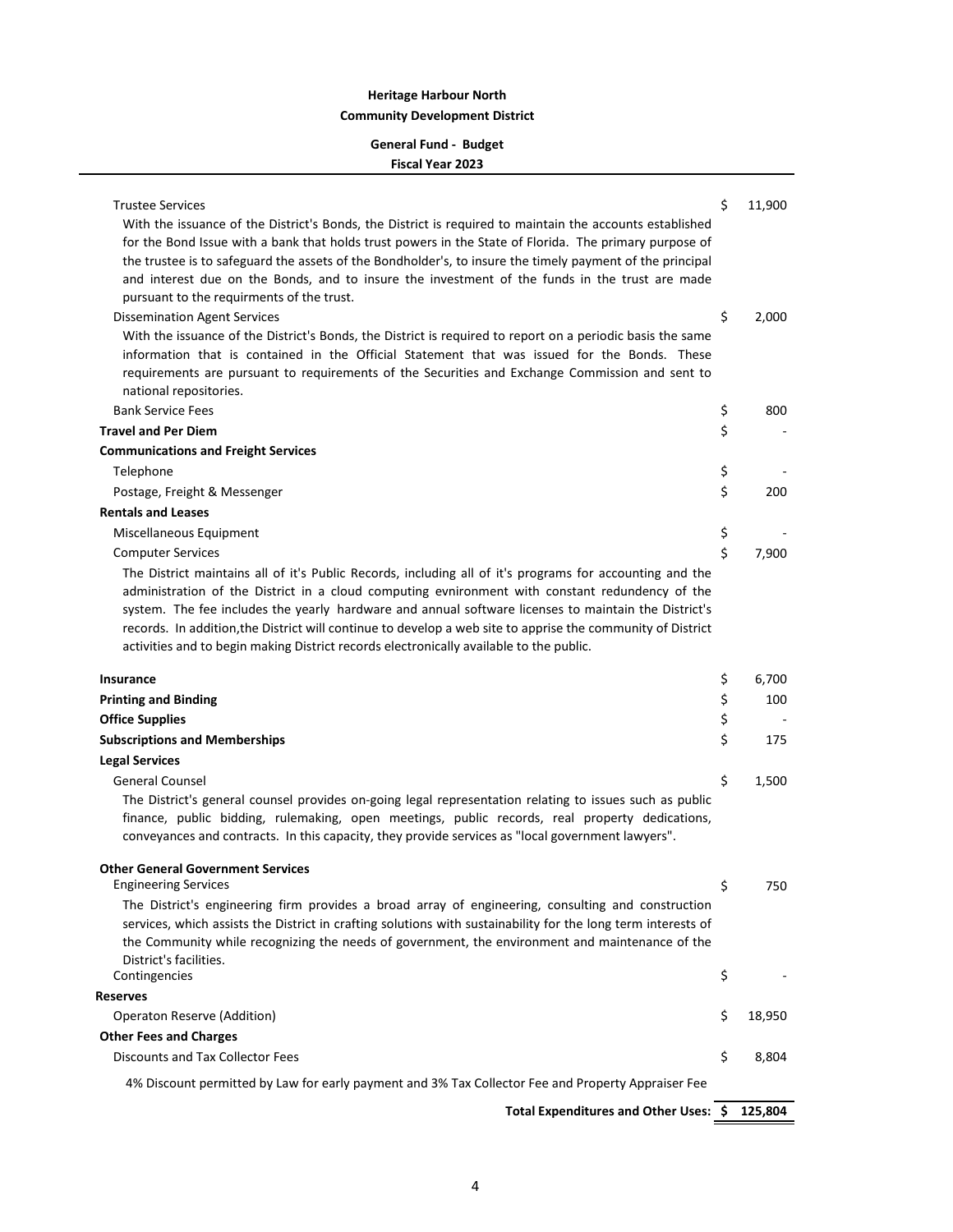## **Series 2014 Bonds - Debt Service Fund - Budget**

**Fiscal Year 2023**

| <b>Description</b>                                |    | <b>Fiscal Year</b><br>2022 Budget | <b>Actual at</b><br>11/30/2021 |    | <b>Anticipated Year</b><br>End 09/30/2022 | <b>Fiscal Year 2023</b><br><b>Budget</b> |         |  |
|---------------------------------------------------|----|-----------------------------------|--------------------------------|----|-------------------------------------------|------------------------------------------|---------|--|
| <b>Revenues and Other Sources</b>                 |    |                                   |                                |    |                                           |                                          |         |  |
| Carryforward                                      | \$ |                                   | \$                             | \$ |                                           | \$                                       |         |  |
| <b>Interest Income</b>                            | \$ | 22                                | \$<br>4                        | \$ | 15                                        | \$                                       | 22      |  |
| <b>Special Assessment Revenue</b>                 |    |                                   |                                |    |                                           |                                          |         |  |
| Special Assessment - On-Roll                      |    | 551,308                           | \$<br>87,724                   | \$ | 551,308                                   | \$                                       | 551,308 |  |
| Special Assessment - Off-Roll                     |    |                                   | \$                             | \$ |                                           | \$                                       |         |  |
| Special Assessment - Prepayments                  |    |                                   | \$                             | \$ |                                           |                                          |         |  |
| <b>Total Revenue &amp; Other Sources</b>          |    | 551,330                           | \$<br>87,728                   | \$ | 551,323                                   | \$                                       | 551,330 |  |
| <b>Expenditures and Other Uses</b>                |    |                                   |                                |    |                                           |                                          |         |  |
| <b>Debt Service</b>                               |    |                                   |                                |    |                                           |                                          |         |  |
| <b>Principal Debt Service - Mandatory</b>         |    |                                   |                                |    |                                           |                                          |         |  |
| Series 2014 Bonds                                 |    | 155,000                           | \$                             | \$ | 155,000                                   | \$                                       | 165,000 |  |
| <b>Principal Debt Service - Early Redemptions</b> |    |                                   |                                |    |                                           |                                          |         |  |
| Series 2014 Bonds                                 | \$ | $\overline{\phantom{a}}$          | \$                             | \$ |                                           | \$                                       |         |  |
| <b>Interest Expense</b>                           |    |                                   |                                |    |                                           |                                          |         |  |
| Series 2014 Bonds                                 | \$ | 362,675                           | \$<br>181,338                  | \$ | 362,675                                   | \$                                       | 354,925 |  |
| <b>Operating Transfers Out</b>                    | \$ |                                   | \$                             | \$ |                                           | \$                                       |         |  |
| <b>Other Fees and Charges</b>                     |    |                                   |                                |    |                                           |                                          |         |  |
| Discounts, Tax Collector Fees and Propety         |    |                                   |                                |    |                                           |                                          |         |  |
| <b>Appraiser Fees</b>                             | Ś. | 36,084                            | \$                             | \$ | 36,084                                    | \$                                       | 31,205  |  |
| <b>Total Expenditures and Other Uses</b>          | \$ | 553,759                           | \$<br>181,338                  | \$ | 553,759                                   | \$                                       | 551,130 |  |
|                                                   |    |                                   |                                |    |                                           |                                          |         |  |
| Net Increase/(Decrease) in Fund Balance           |    |                                   | \$<br>(93, 610)                | \$ | (2,436)                                   | \$                                       | 199     |  |
| <b>Fund Balance - Beginning</b>                   | \$ | 503,313                           | \$<br>503,313                  | \$ | 503,313                                   | \$                                       | 500,877 |  |
| <b>Fund Balance - Ending (Projected)</b>          |    | 503,313                           | \$<br>409,703                  | \$ | 500,877                                   | \$                                       | 500,877 |  |
| <b>Restricted Fund Balance:</b>                   |    |                                   |                                |    |                                           |                                          |         |  |
| Reseve Account Requirement                        |    |                                   |                                | \$ | 265,441                                   |                                          |         |  |
| Restricted for November 1, 2022 Interest Payment  |    |                                   |                                | \$ | 181,338                                   |                                          |         |  |
|                                                   |    |                                   |                                | Ś  | 446,778                                   |                                          |         |  |

| <b>Assessment Comparison</b> |        |               |                         |         |          |          |                         |          |  |  |  |
|------------------------------|--------|---------------|-------------------------|---------|----------|----------|-------------------------|----------|--|--|--|
|                              |        | <b>Number</b> | <b>Fiscal Year 2022</b> |         |          |          | <b>Fiscal Year 2023</b> |          |  |  |  |
|                              |        | of Units      | <b>Off-Roll</b>         | On-Roll |          | Off-Roll |                         | On-Roll  |  |  |  |
| Single Family 55'            |        | 172           |                         | Ś       | 941.51   |          | S                       | 941.51   |  |  |  |
| Single Family 65'            |        | 143           |                         |         | 1,400.30 |          | S                       | 1,400.30 |  |  |  |
| Single Family 75             |        | 24            |                         | S       | 1,729.07 |          | \$                      | 1,729.07 |  |  |  |
| Single Family 85'            |        | 12            |                         | Ś       | 1,892.20 |          | Ś                       | 1,892.20 |  |  |  |
| <b>Twin Villas</b>           |        | 130           |                         |         | 745.32   |          | \$                      | 745.32   |  |  |  |
| Condominium                  |        | 26            |                         |         | 1,078.05 |          | c                       | 1,078.05 |  |  |  |
|                              | Total: | 507           |                         |         |          |          |                         |          |  |  |  |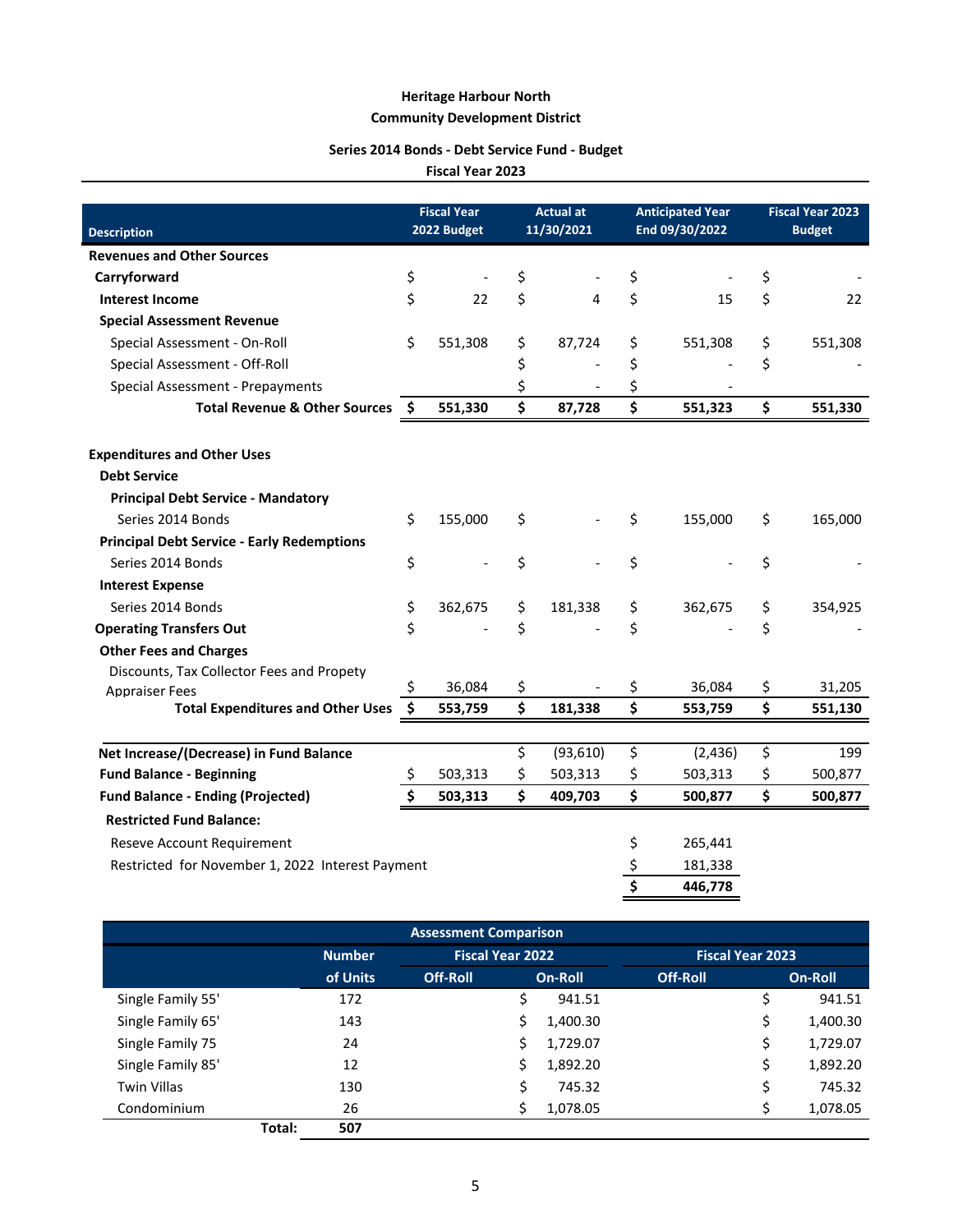# **Series 2014 Bonds - Debt Service Fund - Budget**

|                           |                    |                  |                    |                                 |                 | <b>Annual Debt</b> |
|---------------------------|--------------------|------------------|--------------------|---------------------------------|-----------------|--------------------|
| <b>Description</b>        | <b>Prepayments</b> | <b>Principal</b> | <b>Coupon Rate</b> |                                 | <b>Interest</b> | <b>Service</b>     |
| <b>Par Amount Issued:</b> |                    | \$<br>7,945,000  | 5.000%             |                                 |                 |                    |
| 11/1/2015                 |                    |                  |                    | \$                              | 201,337.50      |                    |
| 5/1/2016                  |                    | \$<br>115,000    | 5.000%             | \$                              | 201,337.50      | \$<br>517,675      |
| 11/1/2016                 |                    |                  |                    | \$                              | 198,462.50      |                    |
| 5/1/2017                  |                    | \$<br>125,000    | 5.000%             | \$                              | 198,462.50      | \$<br>521,925      |
| 11/1/2017                 |                    |                  |                    | \$                              | 195,337.50      |                    |
| 5/1/2018                  |                    | \$<br>130,000    | 5.000%             | \$                              | 195,337.50      | \$<br>520,675      |
| 11/1/2018                 | \$<br>35,000.00    |                  |                    | \$                              | 192,087.50      |                    |
| 5/1/2019                  |                    | \$<br>135,000    | 5.000%             | \$                              | 192,087.50      | \$<br>519,175      |
| 11/1/2019                 |                    |                  |                    | \$                              | 188,712.50      |                    |
| 5/1/2020                  |                    | \$<br>145,000    | 5.000%             | \$                              | 188,712.50      | \$<br>522,425      |
| 11/1/2020                 |                    |                  |                    | \$                              | 185,087.50      |                    |
| 5/1/2021                  |                    | \$<br>150,000    | 5.000%             | \$                              | 185,087.50      | \$<br>520,175      |
| 11/1/2021                 |                    |                  |                    | $\overline{\xi}$                | 181,337.50      |                    |
| 5/1/2022                  |                    | \$<br>155,000    | 5.000%             | \$                              | 181,337.50      | \$<br>517,675      |
| 11/1/2022                 |                    |                  |                    | \$                              | 177,462.50      |                    |
| 5/1/2023                  |                    | \$<br>165,000    | 5.000%             | \$                              | 177,462.50      | \$<br>519,925      |
| 11/1/2023                 |                    |                  |                    | \$                              | 173,337.50      |                    |
| 5/1/2024                  |                    | \$<br>175,000    | 5.000%             | \$                              | 173,337.50      | \$<br>521,675      |
| 11/1/2024                 |                    |                  |                    | \$                              | 168,962.50      |                    |
| 5/1/2025                  |                    | \$<br>185,000    | 5.000%             | \$                              | 168,962.50      | \$<br>522,925      |
| 11/1/2025                 |                    |                  |                    | \$                              | 164,337.50      |                    |
| 5/1/2026                  |                    | \$<br>190,000    | 5.000%             | \$                              | 164,337.50      | \$<br>518,675      |
| 11/1/2026                 |                    |                  |                    | $\overline{\boldsymbol{\zeta}}$ | 159,587.50      |                    |
| 5/1/2027                  |                    | \$<br>200,000    | 5.000%             | \$                              | 159,587.50      | \$<br>519,175      |
| 11/1/2027                 |                    |                  |                    | $\overline{\boldsymbol{\zeta}}$ | 154,587.50      |                    |
| 5/1/2028                  |                    | \$<br>210,000    | 5.000%             | \$                              | 154,587.50      | \$<br>519,175      |
| 11/1/2028                 |                    |                  |                    | \$                              | 149,337.50      |                    |
| 5/1/2029                  |                    | \$<br>225,000    | 5.000%             | \$                              | 149,337.50      | \$<br>523,675      |
| 11/1/2029                 |                    |                  |                    | \$                              | 143,712.50      |                    |
| 5/1/2030                  |                    | \$<br>235,000    | 5.000%             | \$                              | 143,712.50      | \$<br>522,425      |
| 11/1/2030                 |                    |                  |                    | \$                              | 137,837.50      |                    |
| 5/1/2031                  |                    | \$<br>245,000    | 5.000%             | \$                              | 137,837.50      | \$<br>520,675      |
| 11/1/2031                 |                    |                  |                    | \$                              | 131,712.50      |                    |
| 5/1/2032                  |                    | \$<br>260,000    | 5.000%             | \$                              | 131,712.50      | \$<br>523,425      |
| 11/1/2032                 |                    |                  |                    | \$                              | 125,212.50      |                    |
| 5/1/2033                  |                    | \$<br>275,000    | 5.000%             | \$                              | 125,212.50      | \$<br>525,425      |
| 11/1/2033                 |                    |                  |                    | \$                              | 118,337.50      |                    |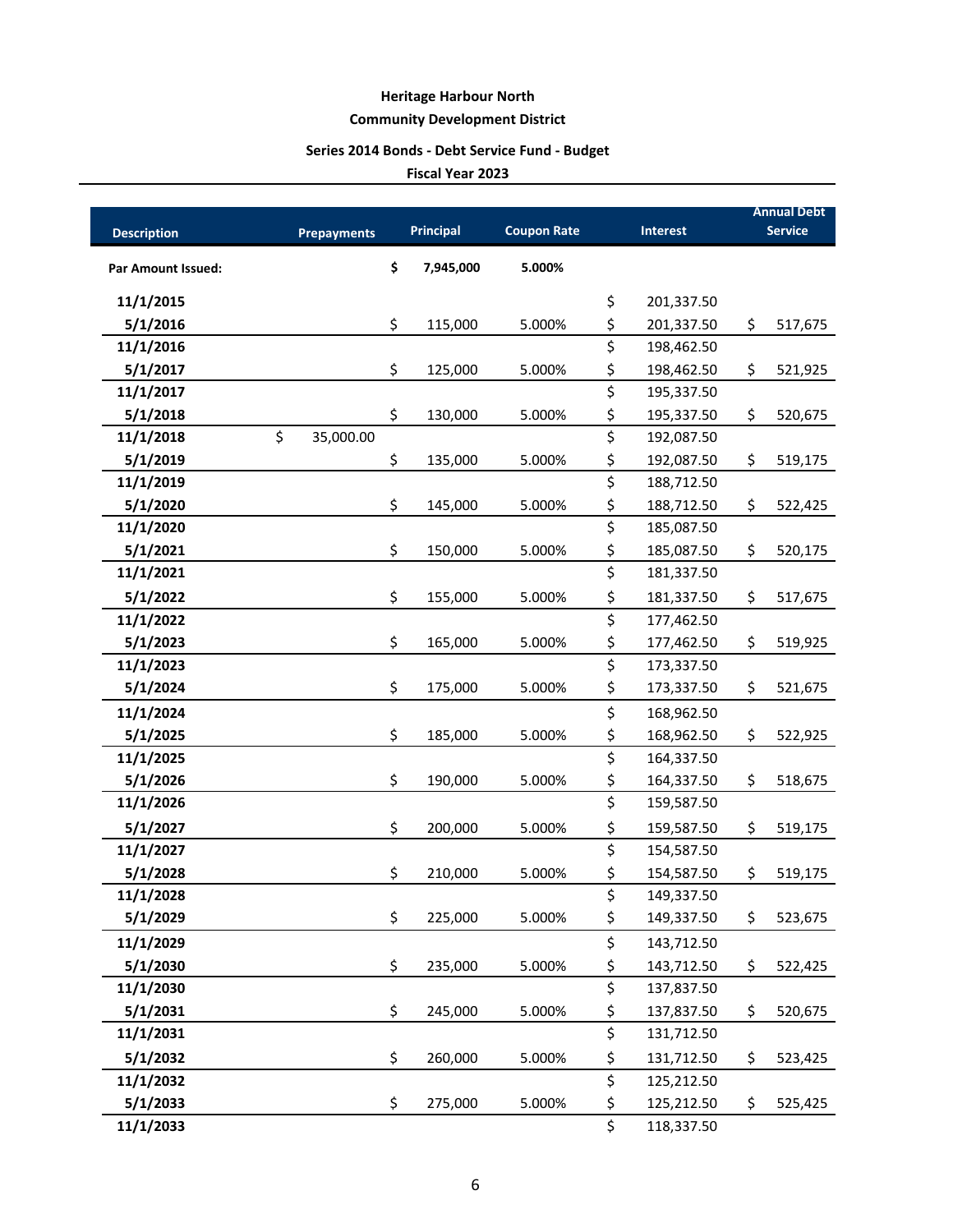# **Series 2014 Bonds - Debt Service Fund - Budget**

| <b>Description</b> | <b>Prepayments</b> | <b>Principal</b> | <b>Coupon Rate</b> | <b>Interest</b>  | <b>Annual Debt</b><br><b>Service</b> |
|--------------------|--------------------|------------------|--------------------|------------------|--------------------------------------|
| 5/1/2034           |                    | \$<br>285,000    | 5.000%             | \$<br>118,337.50 | \$<br>521,675                        |
| 11/1/2034          |                    |                  |                    | \$<br>111,212.50 |                                      |
| 5/1/2035           |                    | \$<br>300,000    | 5.125%             | \$<br>111,212.50 | \$<br>522,425                        |
| 11/1/2035          |                    |                  |                    | \$<br>103,525.00 |                                      |
| 5/1/2036           |                    | \$<br>315,000    | 5.125%             | \$<br>103,525.00 | \$<br>522,050                        |
| 11/1/2036          |                    |                  |                    | \$<br>95,453.13  |                                      |
| 5/1/2037           |                    | \$<br>335,000    | 5.125%             | \$<br>95,453.13  | \$<br>525,906                        |
| 11/1/2037          |                    |                  |                    | \$<br>86,868.75  |                                      |
| 5/1/2038           |                    | \$<br>350,000    | 5.125%             | \$<br>86,868.75  | \$<br>523,738                        |
| 11/1/2038          |                    |                  |                    | \$<br>77,900.00  |                                      |
| 5/1/2039           |                    | \$<br>370,000    | 5.125%             | \$<br>77,900.00  | \$<br>525,800                        |
| 11/1/2039          |                    |                  |                    | \$<br>68,418.75  |                                      |
| 5/1/2040           |                    | \$<br>390,000    | 5.125%             | \$<br>68,418.75  | \$<br>526,838                        |
| 11/1/2040          |                    |                  |                    | \$<br>58,425.00  |                                      |
| 5/1/2041           |                    | \$<br>410,000    | 5.125%             | \$<br>58,425.00  | \$<br>526,850                        |
| 11/1/2041          |                    |                  |                    | \$<br>47,918.75  |                                      |
| 5/1/2042           |                    | \$<br>430,000    | 5.125%             | \$<br>47,918.75  | \$<br>525,838                        |
| 11/1/2042          |                    |                  |                    | \$<br>36,900.00  |                                      |
| 5/1/2043           |                    | \$<br>455,000    | 5.125%             | \$<br>36,900.00  | \$<br>528,800                        |
| 11/1/2043          |                    |                  |                    | \$<br>25,240.63  |                                      |
| 5/1/2044           |                    | \$<br>480,000    | 5.125%             | \$<br>25,240.63  | \$<br>530,481                        |
| 11/1/2044          |                    |                  |                    | \$<br>12,940.63  |                                      |
| 5/1/2045           |                    | \$<br>505,000    | 5.125%             | \$<br>12,940.63  | \$<br>530,881                        |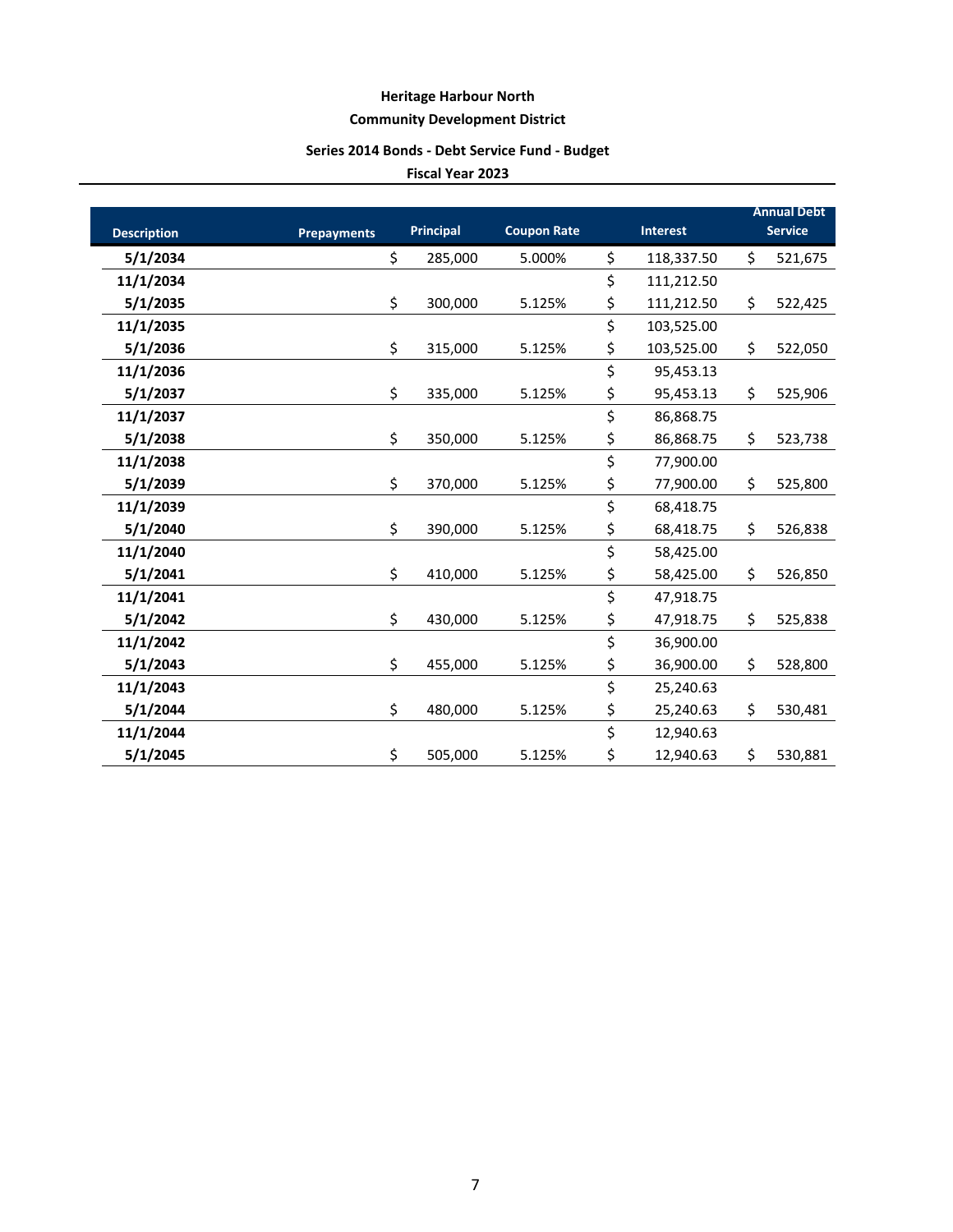### **Heritage Harbour North**

### **Community Development District**

### **Series 2017 Bonds - Debt Service Fund - Budget**

|                                                   | <b>Fiscal Year 2022</b> |               | <b>Actual at</b> |            |    | <b>Anticipated Year</b> | <b>Fiscal Year 2023</b> |               |  |
|---------------------------------------------------|-------------------------|---------------|------------------|------------|----|-------------------------|-------------------------|---------------|--|
| <b>Description</b>                                |                         | <b>Budget</b> |                  | 11/30/2021 |    | End 09/30/2022          |                         | <b>Budget</b> |  |
| <b>Revenues and Other Sources</b>                 |                         |               |                  |            |    |                         |                         |               |  |
| Carryforward                                      |                         |               | \$               |            | \$ |                         |                         |               |  |
| <b>Interest Income</b>                            | \$                      | 20            | \$               | 4          | \$ | 15                      | \$                      | 15            |  |
| Gain (Loss) on Investments                        |                         |               | \$               |            |    |                         |                         |               |  |
| <b>Operating Transfers In</b>                     |                         |               | \$               |            | \$ |                         | \$                      |               |  |
| <b>Debt Proceeds</b>                              |                         |               | \$               |            | \$ |                         | \$                      |               |  |
| <b>Proceeds from Refunding Bonds</b>              |                         |               |                  |            |    |                         |                         |               |  |
| <b>Transfer from Revenue Acct</b>                 | \$                      |               | \$               |            | \$ |                         | \$                      |               |  |
| <b>Special Assessment Revenue</b>                 |                         |               |                  |            |    |                         |                         |               |  |
| Special Assessment - On-Roll                      | \$                      | 1,461,847     | \$               | 232,648    | \$ | 1,461,847               | \$                      | 1,461,847     |  |
| Special Assessment - Off-Roll                     | \$                      |               | \$               |            | \$ |                         | \$                      |               |  |
| Special Assessment - Prepayment                   | \$                      |               | \$               |            |    |                         | \$                      |               |  |
| <b>Total Revenue &amp; Other Sources</b>          | \$                      | 1,461,867     | \$               | 232,652    | \$ | 1,461,862               | \$                      | 1,461,862     |  |
|                                                   |                         |               |                  |            |    |                         |                         |               |  |
| <b>Expenditures and Other Uses</b>                |                         |               |                  |            |    |                         |                         |               |  |
| <b>Debt Service</b>                               |                         |               |                  |            |    |                         |                         |               |  |
| <b>Principal Debt Service - Mandatory</b>         |                         |               |                  |            |    |                         |                         |               |  |
| Series 2017 Bonds                                 | \$                      | 680,000       | \$               |            | \$ | 680,000                 | \$.                     | 715,000       |  |
| <b>Principal Debt Service - Early Redemptions</b> |                         |               |                  |            |    |                         |                         |               |  |
| Series 2017 Bonds - from Property Owners          | \$                      |               | \$               |            | \$ |                         | \$                      |               |  |
| Series 2017 Prepayments - Excess Revenue          | \$                      |               | \$               |            | Ś  |                         |                         |               |  |
| <b>Interest Expense</b>                           |                         |               |                  |            |    |                         |                         |               |  |
| Series 2017 Bonds                                 | \$                      | 680,313       | \$               | 339,763    | \$ | 680,313                 | \$                      | 645,488       |  |
| <b>Operating Transfers Out</b>                    | Ś                       |               | \$               |            | Ś  |                         | \$                      |               |  |
| <b>Other Fees and Charges</b>                     |                         |               |                  |            |    |                         |                         |               |  |
| Discounts, Tax Collector Fees and Propety         |                         |               |                  |            |    |                         |                         |               |  |
| <b>Appraiser Fees</b>                             | \$                      | 95,635        | \$               |            | \$ | 95,635                  | \$                      | 95,635        |  |
| <b>Total Expenditures and Other Uses</b>          | Ś                       | 1,455,948     | \$               | 339,763    | \$ | 1,455,948               | \$                      | 1,456,122     |  |
| Net Increase/(Decrease) in Fund Balance           |                         |               | \$               | (107, 111) | \$ | 5,914                   | \$                      | 5,740         |  |
| <b>Fund Balance - Beginning</b>                   | \$,                     | 437,900       | \$               | 437,900    | \$ | 437,900                 | \$                      | 443,814       |  |
| <b>Fund Balance - Ending (Projected)</b>          |                         |               | Ś                | 330,790    | \$ | 443,814                 | \$                      | 449,554       |  |
| <b>Restricted Fund Balance:</b>                   |                         |               |                  |            |    |                         |                         |               |  |
| Reseve Account Requirement (suborinate Bonds)     |                         |               |                  |            | \$ | 27,194                  |                         |               |  |
| Restricted for November 1, 2022 Interest Payment  |                         |               |                  |            | \$ | 322,744                 |                         |               |  |
| <b>Total - Restricted Fund Balance:</b>           |                         |               |                  |            | \$ | 349,938                 |                         |               |  |

| <b>Assessment Comparison</b> |               |                  |         |          |                         |  |          |  |  |  |  |
|------------------------------|---------------|------------------|---------|----------|-------------------------|--|----------|--|--|--|--|
|                              | <b>Number</b> | Fiscal Year 2022 |         |          | <b>Fiscal Year 2023</b> |  |          |  |  |  |  |
|                              | of Units      | <b>Off-Roll</b>  | On-Roll |          | Off-Roll                |  | On-Roll  |  |  |  |  |
| Single Family 55'            | 157           |                  | S       | 1,049.15 |                         |  | 1,049.15 |  |  |  |  |
| Single Family 65'            | 32            |                  | Ś       | 1.240.34 |                         |  | 1,240.34 |  |  |  |  |
| Single Family 75             | 123           |                  | Ś       | 1,430.58 |                         |  | 1,430.58 |  |  |  |  |
| Single Family 85'            | 90            |                  | Ś       | 1,620.81 |                         |  | 1,620.81 |  |  |  |  |
| TH/Coach/SF Attached         | 345           |                  | Ś       | 1,030.10 |                         |  | 1,030.10 |  |  |  |  |
| Condominium                  | 610           |                  |         | 951.18   |                         |  | 951.18   |  |  |  |  |
| Total:                       | 1357          |                  |         |          |                         |  |          |  |  |  |  |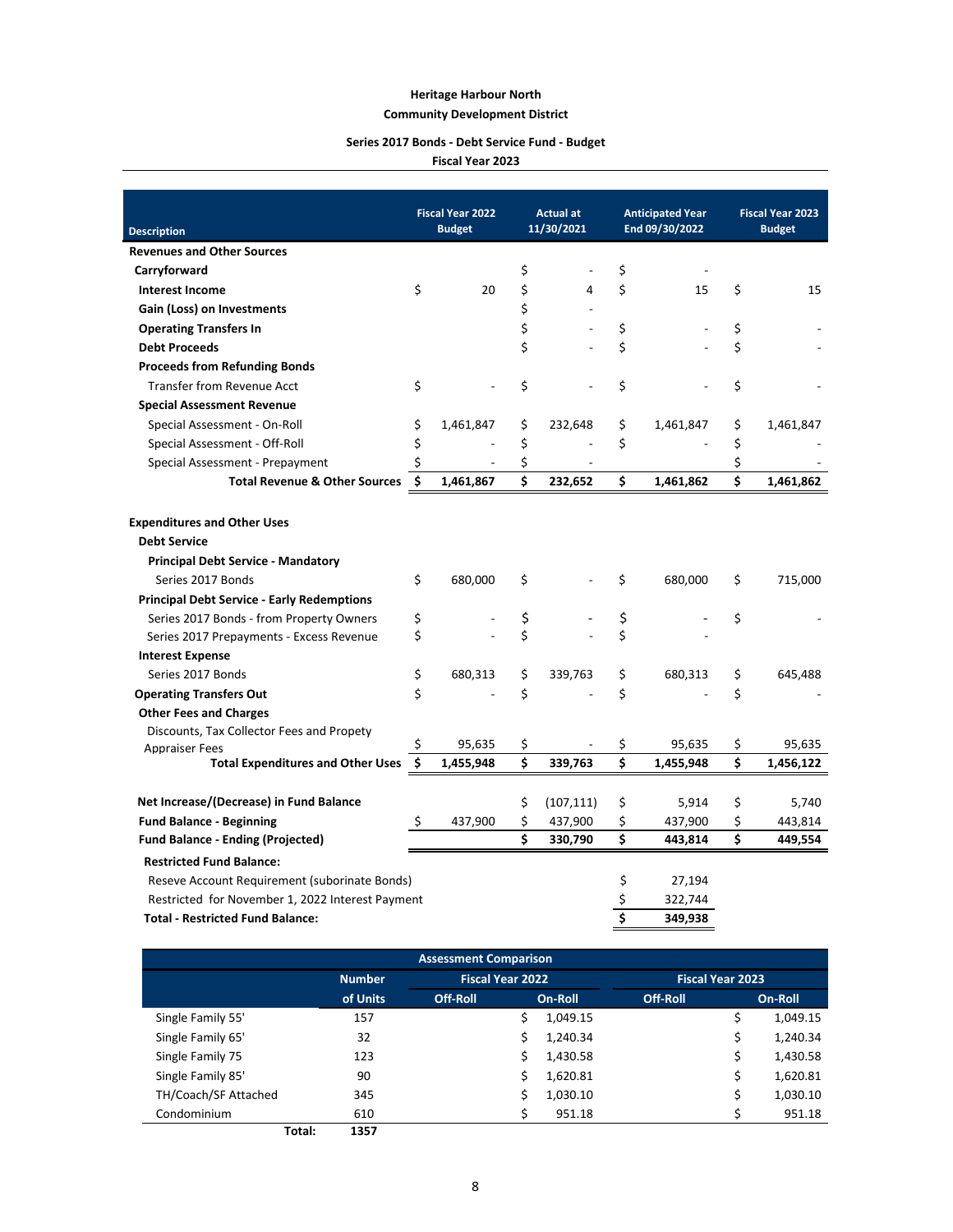# **Series 2017 Bonds - Debt Service Fund - Budget**

**Fiscal Year 2023**

|                                     |                    |     |             |                    |                  | <b>Annual Debt</b> |     |                     |
|-------------------------------------|--------------------|-----|-------------|--------------------|------------------|--------------------|-----|---------------------|
| <b>Description</b>                  | <b>Prepayments</b> |     | Principal   | <b>Coupon Rate</b> | <b>Interest</b>  | <b>Service</b>     |     | <b>Bond Balance</b> |
| Principal Balance - October 1, 2017 |                    | \$  | 19,515,000  | varies             |                  |                    |     |                     |
| 11/1/2017                           |                    |     |             |                    | \$<br>430,943.75 |                    |     |                     |
| 5/1/2018                            | \$<br>250,000      | \$  | 570,000     | varies             | \$<br>408,262.50 | \$1,409,206        | \$  | 18,695,000          |
| 11/1/2018                           |                    |     |             |                    | \$<br>388,075.00 |                    |     |                     |
| 5/1/2019                            | \$<br>50,000       | \$  | 590,000     | varies             | \$<br>388,075.00 | \$1,366,150        | \$  | 18,055,000          |
| 11/1/2019                           |                    |     |             |                    | \$<br>372,031.25 |                    |     |                     |
| 5/1/2020                            | \$<br>5,000        | \$  | 620,000     | varies             | \$<br>371,943.75 | \$1,363,975        | Ŝ.  | 17,430,000          |
| 11/1/2020                           |                    |     |             |                    | \$<br>356,425.00 |                    |     |                     |
| 5/1/2021                            | \$<br>15,000       | \$  | 650,000     | varies             | \$<br>356,425.00 | \$1,362,850        | \$  | 16,765,000          |
| 11/1/2021                           |                    |     |             |                    | \$<br>340,156.25 |                    |     |                     |
| 5/1/2022                            |                    | \$  | 680,000     | varies             | \$<br>340,156.25 | \$1,360,313        | \$  | 16,085,000          |
| 11/1/2022                           |                    |     |             |                    | \$<br>322,743.75 |                    |     |                     |
| 5/1/2023                            |                    | \$  | 715,000     | varies             | \$<br>322,743.75 | \$1,360,488        | \$  | 15,370,000          |
| 11/1/2023                           |                    |     |             |                    | \$<br>304,850.00 |                    |     |                     |
| 5/1/2024                            |                    | \$  | 750,000     | varies             | \$<br>304,850.00 | \$1,359,700        | \$  | 14,620,000          |
| 11/1/2024                           |                    |     |             |                    | \$<br>286,081.25 |                    |     |                     |
| 5/1/2025                            |                    | \$  | 790,000     | varies             | \$<br>286,081.25 | \$1,362,163        | -\$ | 13,830,000          |
| 11/1/2025                           |                    |     |             |                    | \$<br>266,312.50 |                    |     |                     |
| 5/1/2026                            |                    | \$  | 835,000     | varies             | \$<br>266,312.50 | \$1,367,625        | \$  | 12,995,000          |
| 11/1/2026                           |                    |     |             |                    | \$<br>245,412.50 |                    |     |                     |
| 5/1/2027                            |                    | \$  | 875,000     | varies             | \$<br>245,412.50 | \$1,365,825        | \$  | 12,120,000          |
| 11/1/2027                           |                    |     |             |                    | \$<br>223,512.50 |                    |     |                     |
| 5/1/2028                            |                    | \$  | 915,000     | varies             | \$<br>223,512.50 | \$1,362,025        | \$  | 11,205,000          |
| 11/1/2028                           |                    |     |             |                    | \$<br>207,325.00 |                    |     |                     |
| 5/1/2029                            |                    | \$  | 845,000     | varies             | \$<br>207,325.00 | \$1,259,650        | \$  | 10,360,000          |
| 11/1/2029                           |                    |     |             |                    | \$<br>190,612.50 |                    |     |                     |
| 5/1/2030                            |                    | \$  | 980,000     | varies             | \$<br>190,612.50 | \$1,361,225        | \$  | 9,380,000           |
| 11/1/2030                           |                    |     |             |                    | \$<br>173,243.75 |                    |     |                     |
| 5/1/2031                            |                    |     | \$1,015,000 | varies             | \$<br>173,243.75 | \$1,361,488        |     | 8,365,000           |
| 11/1/2031                           |                    |     |             |                    | \$<br>155,262.50 |                    |     |                     |
| 5/1/2032                            |                    | \$  | 1,050,000   | varies             | \$<br>155,262.50 | \$1,360,525        | \$  | 7,315,000           |
| 11/1/2032                           |                    |     |             |                    | \$<br>136,668.75 |                    |     |                     |
| 5/1/2033                            |                    | \$  | 1,090,000   | varies             | \$<br>136,668.75 | \$1,363,338        | \$  | 6,225,000           |
| 11/1/2033                           |                    |     |             |                    | \$<br>116,043.75 |                    |     |                     |
| 5/1/2034                            |                    | \$  | 1,135,000   | varies             | \$<br>116,043.75 | \$1,367,088        | \$  | 5,090,000           |
| 11/1/2034                           |                    |     |             |                    | \$<br>94,537.50  |                    |     |                     |
| 5/1/2035                            |                    | \$. | 1,180,000   | varies             | \$<br>94,537.50  | \$1,369,075        | \$  | 3,910,000           |
| 11/1/2035                           |                    |     |             |                    | \$<br>72,187.50  |                    |     |                     |
| 5/1/2036                            |                    |     | \$1,220,000 | varies             | \$<br>72,187.50  | $$1,364,375$ \$    |     | 2,690,000           |